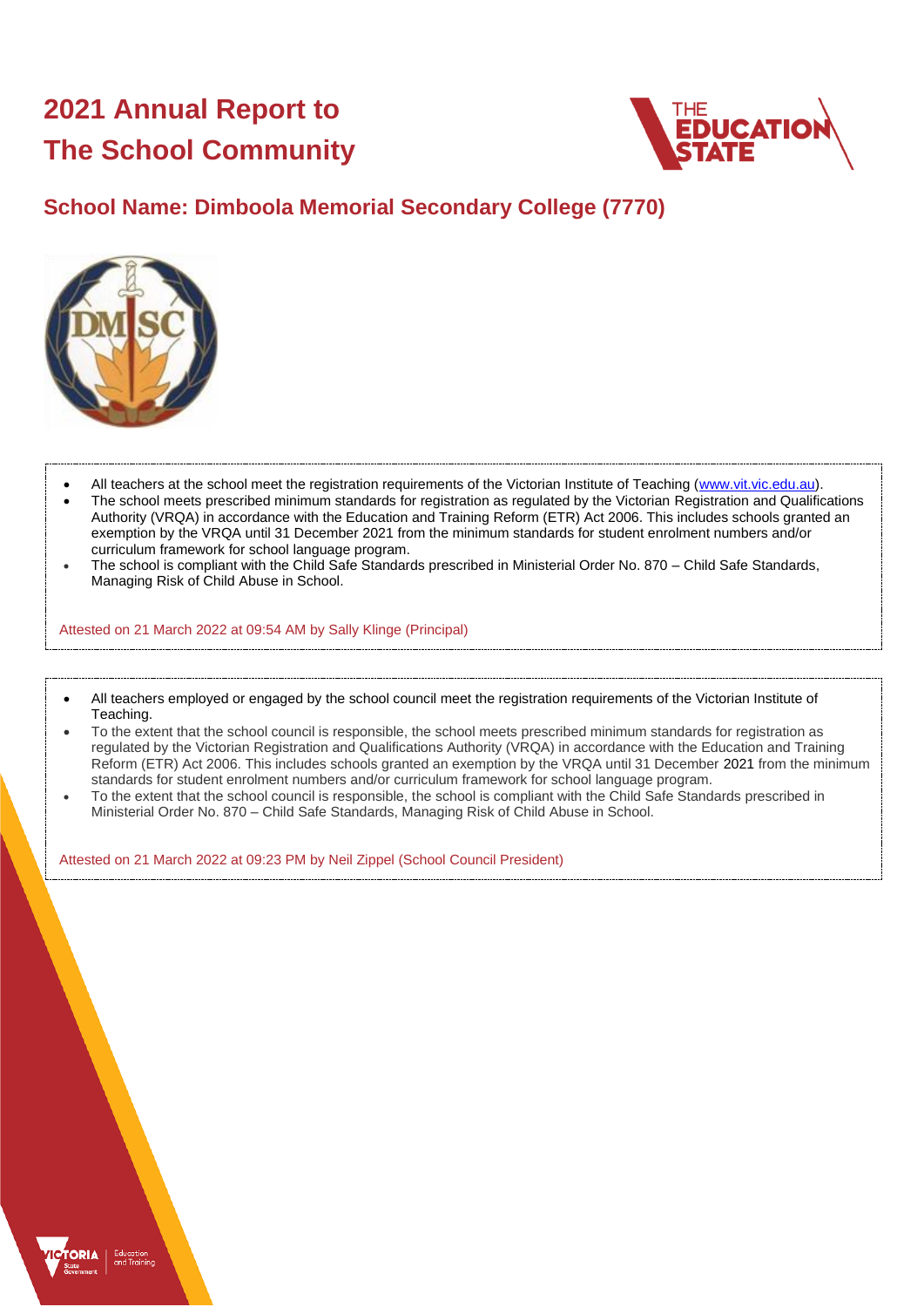

## How to read the Annual Report

### What does the *'About Our School'* commentary section of this report refer to?

The 'About our school' commentary provides a brief background on the school, an outline of the school's performance over the year and future directions.

The 'School Context' describes the school's vision, values and purpose. Details include the school's geographic location, size and structure, social characteristics, enrolment characteristics and special programs.

The 'Framework for Improving Student Outcomes (FISO)' section includes the improvement initiatives the school has selected and the progress they have made towards achieving them through the implementation of their School Strategic Plan and Annual Implementation Plan.

### What does the *'Performance Summary'* section of this report refer to?

The Performance Summary includes the following:

#### **School Profile**

- student enrolment information
- the school's 'Student Family Occupation and Education' category
- a summary of parent responses in the Parent Opinion Survey, shown against the statewide average for Secondary schools
- school staff responses in the area of School Climate in the School Staff Survey, shown against the statewide average for Secondary schools

#### **Achievement**

- English and Mathematics for Teacher Judgements against the curriculum
- English and Mathematics for National Literacy and Numeracy tests (NAPLAN)
- all subjects for Victorian Certificate of Education (VCE) examinations

#### **Engagement**

Student attendance and engagement at school, including:

- how many Year 7 students remain at the school through to Year 10
- how many exiting students go on to further studies or full-time work

#### **Wellbeing**

Student responses to two areas in the Student Attitudes to School Survey:

- Sense of Connectedness
- Management of Bullying

Results are displayed for the latest year and the average of the last four years (where available). As NAPLAN tests were not conducted in 2020, the NAPLAN 4-year average is the average of 2018, 2019 and 2021 data in the 2021 Performance Summary.

#### Considering COVID-19 when interpreting the Performance Summary

The Victorian community's experience of COVID-19, including remote and flexible learning, had a significant impact on normal school operations in 2020 and 2021. This impacted the conduct of assessments and surveys. Readers should be aware of this when interpreting the Performance Summary.

For example, in 2020 and 2021 school-based surveys ran under changed circumstances, and NAPLAN was not conducted in 2020. Absence and attendance data during this period may have been influenced by local processes and procedures adopted in response to remote and flexible learning.

Schools should keep this in mind when using this data for planning and evaluation purposes.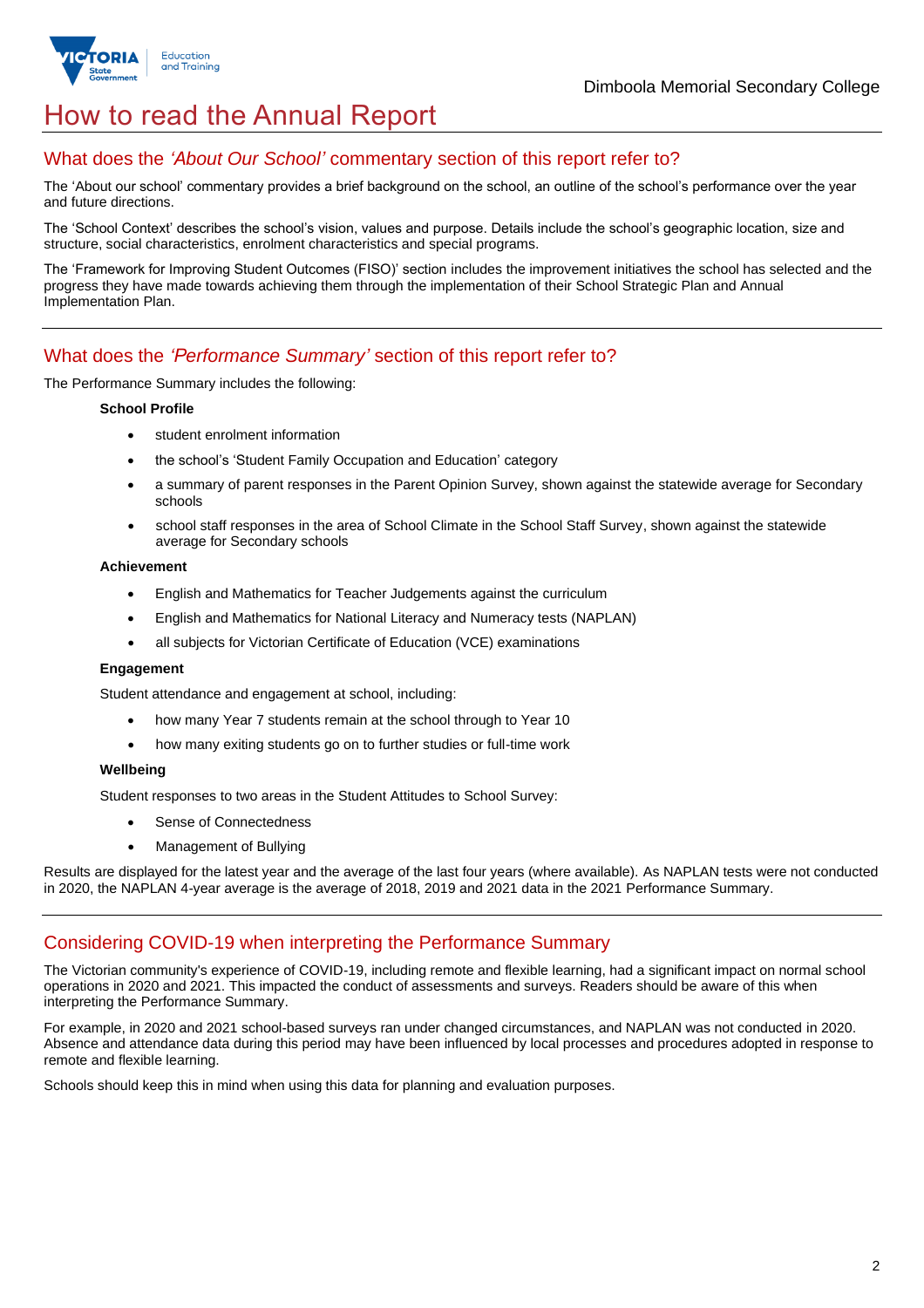

## How to read the Annual Report (continued)

#### What do *'Similar Schools'* refer to?

Similar Schools are a group of Victorian government schools with similar characteristics to the school.

This grouping of schools has been created by comparing each school's socio-economic background of students, the number of non-English speaking students and the school's size and location.

## What does *'NDP'* or '*NDA*' mean?

'NDP' refers to no data being published for privacy reasons or where there are insufficient underlying data. For example, very low numbers of participants or characteristics that may lead to identification will result in an 'NDP' label.

'NDA' refers to no data being available. Some schools have no data for particular measures due to low enrolments. There may be no students enrolled in some year levels, so school comparisons are not possible.

Note that new schools only have the latest year of data and no comparative data from previous years. The Department also recognises unique circumstances in Specialist, Select Entry, English Language, Community Schools and schools that changed school type recently, where school-to-school comparisons are not appropriate.

## What is the *'Victorian Curriculum'*?

The Victorian Curriculum F–10 sets out what every student should learn during his or her first eleven years of schooling. The curriculum is the common set of knowledge and skills required by students for life-long learning, social development and active and informed citizenship.

The Victorian Curriculum is assessed through teacher judgements of student achievement based on classroom learning.

The curriculum has been developed to ensure that school subjects and their achievement standards enable continuous learning for all students, including students with disabilities.

The 'Towards Foundation Level Victorian Curriculum' is integrated directly into the curriculum and is referred to as 'Levels A to D'.

'Levels A to D' may be used for students with disabilities or students who may have additional learning needs. These levels are not associated with any set age or year level that links chronological age to cognitive progress (i.e., there is no age expected standard of achievement for 'Levels A to D').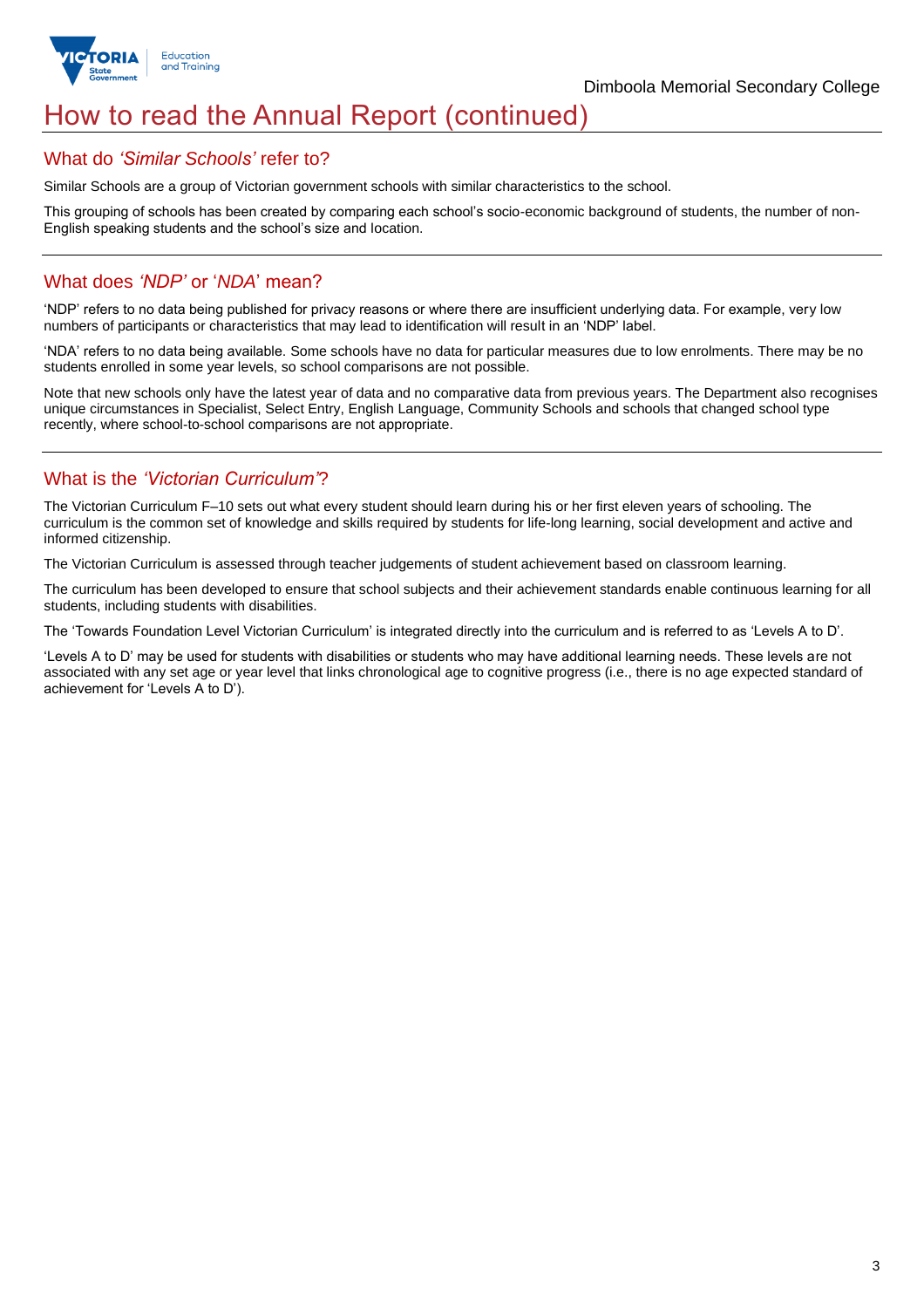

## **About Our School**

## School context

Dimboola Memorial Secondary College is the only provider of secondary education in the town of Dimboola in the Wimmera region, and accordingly, strives to provide a comprehensive curriculum with a broad range of pathways and options to meet the various needs and interests of its 143 students - 76 female and 67 male. 13% of the school's population were Aboriginal or Torres Strait Islander. Our overarching vision is for for all students to reach their academic, social, emotional and physical potential. This will occur in a safe environment where they develop independence, self-discipline, resilience, acceptance of others and a sense of achievement. To achieve this vision, we aim to develop a culture of collaborative learning for staff and foster strong links with our community. The school's socio-economic band value is medium, which is higher than in past years. In 2021, 56 families were eligible for the Camps, Sports and Excursions Fund (CSEF) payments. Approximately 36 students travel to school on buses, from a range of outlying areas. Years 10-12 students can access VETiS programs, through several providers in the larger regional centre of Horsham. A strong VCAL program is offered at Years 11-12, as well as VCE subjects, which are also available to students in Year 10 and higher. Australian School Based Apprenticeships are taken up by a small number of students. Instrumental music and a well-planned camps program contribute to a rich school environment. At Dimboola, we aim to develop each student's full academic and social potential in a stimulating learning environment. Our school values are: Freedom, Care, Excellence, Honesty and Respect. The workforce of the school includes the equivalent of 30.6 EFT staff: 2 Principal class, 20.6 teachers and 10 Education Support Staff. There are no Aboriginal and Torres Strait Islander staff.

### Framework for Improving Student Outcomes (FISO)

In 2021, DMSC identified one key area from the Framework for Improving Student Outcomes (FISO) to include in the Annual Implementation Plan (AIP). State-wide priority goals had been set which focussed on ensuring that students were happy, healthy and active, catching up with missed work due to the 2020 remote learning periods and ensuring that the local community was connected with school. As much as possible was done to ensure that these three priorities were implemented and the use of facebook and sms messages to parents proved to be effective means of staying connected when remore learning and Covid restrictions were reintroduced in 2021. Staff continued their focus on differentiation in 2021 as a means of reengaging students with their learning and also catering for the needs of highperfoming students and those who had excelled during remote learning. The Tutor Learning Initiative was implemented to support students who were identified as needing extra assistance to catch them up following the extended periods of remote learning in 2020. Students in all year levels, including Year 12 VCAL students, were given extra supports with their learning.This program, together with the Middle Years Literacy and Numeracy Support (MYLNS) initiative, focussed on building student capability in literacy in numeracy. Learning progress of those in the tutor program was monitored using a Google document, which tutors could access at any time to update information. This process will continue in 2022, with two staff working as tutors specifically in English and Maths classes in Years 7 to 10. Staff obtained student feedback regarding the effectiveness of their curriculum delivery through the use of regular online surveys during remote learning. Parents provided a positive endorsement of the school with a rating of 88%, well above the state average of 72%. The 2021 Student Attitudes to School Survey, showed a rating of 73% for differentiated leaning, which was well above the results for like schools and the state. In 2022, DMSC will continue working towards improving practice in promoting independent learning skills and embedding opportunities for student voice and agency in the curriculum and around the school through the new Student Voice and Leadership group.

#### Achievement

In 2021, DMSC reported on the Victorian Curriculum. All teaching staff continued with relevant professional development where possible due to the disrupted year which involved remote learning for various periods throughout the year. During remote learning, staff were able to utilise online resources for content delivery and assessment, and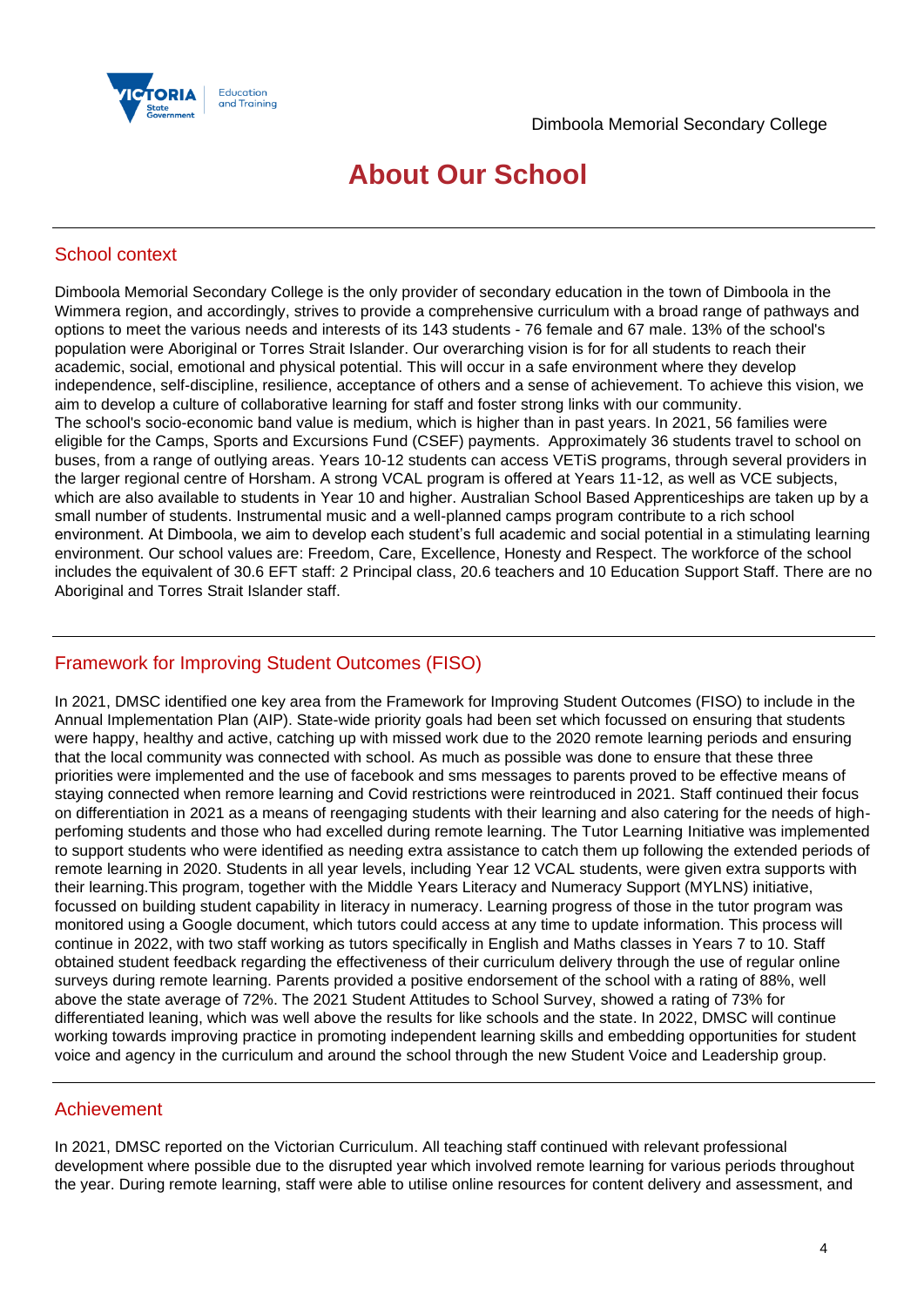

subsequently develop new ways of differentiating tasks to engage students. The use of Google classroom was identified as a useful platform for some senior classes and will be used more extensively in the future. Most students responded well to the use of Webex as a means of delivering content, while some found the challenges of working independently from home to be overwhelming and difficult. Learning gain for students in Years 7 to 9, as measured by NAPLAN results showed that the high gains in Spelling and Grammar and Punctuation were well above those in similar schools and were above in Reading and Numeracy. Writing remains the area in which there was the lowest high gain and this is a Key Improvement Strategy for 2022. Our VCE results in 2021 were very pleasing in light of the fact that these students had experienced two interrupted years with remote learning. DMSC was the highest performing school in the Wimmera area for the fifth consecutive year, with a median study score for all VCE studies of 31. The four year average for the mean VCE study score is an excellent 32, well above state and similar schools averages. The 100% completion rate in VCE was outstanding, given the disruptions during the year due to the COVID-19 pandemic. 71% of VCAL credits were satisfactorily completed in 2021, which is slightly lower than in 2020. 89% of VET units were satisfactorily completed in 2021, which is another pleasing outcome in a year of many practical based VET courses having to be conducted online.

## **Engagement**

Student attendance data at all levels did not improve in 2021; with the average number of days absent for students in Years 7 to 12 being 22.8. This is a lower absence rate than that for similar schools, but slightly higher than the state average. The average attendance rate across all year levels was 88% in 2021. Individual students have absence concerns, often exacerbated by external factors, and the school continues to work hard to encourage students to regularly attend school. The pastoral care model of Mentor Groups was not able to operate effectively for most of 2021 due to Covid 19 restrictions preventing the mixing of year levels. During periods of remote learning, Mentor teachers made regular contact with families in order to encourgae engagement with learning and subsequently attendance. Student retention data for students in Years 7 to 10 was slightly less than similar schools at 72%, however the four year comparison was 4% higher. Students exiting to further studies and full time employment was 70.6% in 2021, with a four year average of 77.8%, which continues to be below state average and similar schools data. This will continue to be an area of focus in 2022, with a greater emphasis being placed on career pathways in younger cohorts - in particular the Year 9 and 10 year levels. Student success is highlighted and celebrated through the presentation of Academic, Values and Effort Awards and with annual Merit awards. Attendance Awards are also given to students who have 100% attendance for the term and these awards are well-received by students. During the period of remote learning, there were a number of students who became disengaged and did not "attend" school virtually. The school worked with both the individual students and families to try and reconnect them with their learning - including offering to attend on site, with mixed success. The transition back to school following several periods of remote learning was very smooth, with only a small group of students requiring additional support with their re-engagement. This will continue to be a strong focus in 2022, as attendance remains a concern with a small group of disenfranchised students. Increasing student voice and agency will be a focus in our new Student Voice and Leadership group in 2022.

## **Wellbeing**

Dimboola Memorial Secondary College provides a diverse and holistic approach to student wellbeing. Student Attitudes to School Survey results are higher than both the state and similar schools, with 64% of students in 2021 giving a positive endorsement of being connected with their school, and the four year average being 66.7%. It should be noted that these results were slightly lower than in previous years, which the school believes was a reflection of the disconnect from school and their peers that some students experienced as a result of remote learning. The students' attitudes to the school's management of bullying were much higher than similar schools and the state, with 71.2% of students saying that the school manages bullying well compared to 56 % for similar schools and 53% for the state. Our school modified the delivery of health and wellbeing supports during 2021 through regular posts via the online learning platform of Edmodo. Webex was used as a means of staying socially connected for year level groups during remote learning and this proved to be very popular with the younger cohorts eg Years 7, 8 and 9. Once students returned to onsite learning in Term 4, a small group of students found it difficult to reconnect with their peers. This was most noticabe in the Year 10 cohort, which had missed out on two years of school camps and excursions due to remote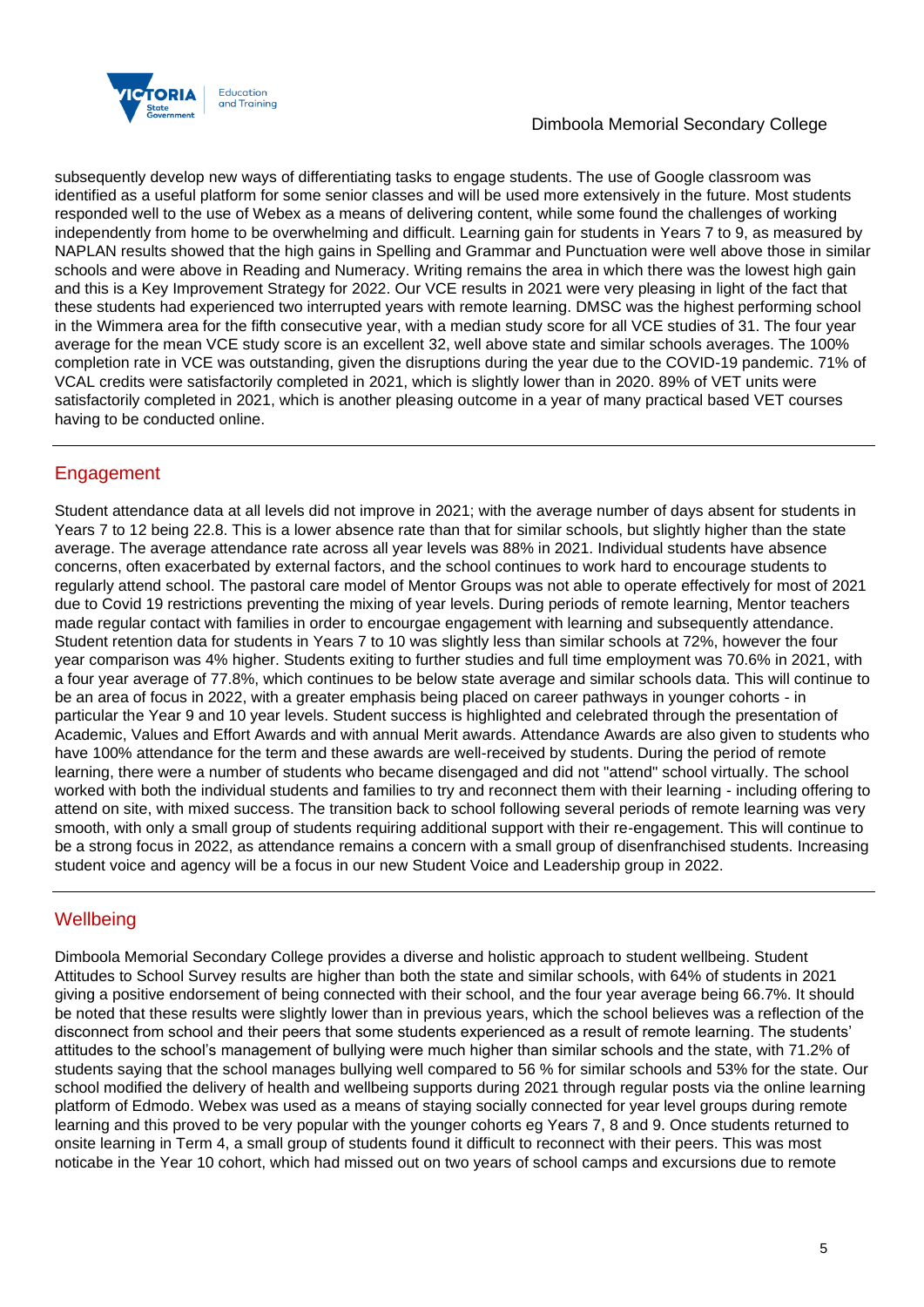

learning and Covid restrictions. All students in Years 7-10 have an Individual Education Plan and a Career Action Plan (CAP).

## Finance performance and position

Dimboola Memorial Secondary College managed its funds responsibly and used the income and resources to maximise the impact on student learning in 2021. The school produced a surplus which is in part due to remote learning and the inability to conduct many excursions, as well as staff Professional Development being confined to Webex or Zoom sessions. Much of the surplus that appears on the financial report is from two bequests to the school. This money will be used for major works in future years and has also been specifically earmarked for student scholarships in a legal document, including the new Year12 Dux award. Equity funding of \$165,690 was used to ensure that all students had access to a broad educational program and to strengthen the literacy and numeracy programs within the school. It also provided aditional classroom support for all students through additional Education Support staff being in classrooms. Governement provided grants asisted with our work as a Professional Learning Community (PLC) Link School and were used to provide professional development and learning through external providers for all staff, even during periods of working from home.The Health and Fitness Centre continues to utilise financial resources and the school's one-to-one laptop program also accounts for a sizable amount of expenditure. Maintenance of buildings and grounds continues to be a large expenditure item, as there is considerable acreage to maintain.

> **For more detailed information regarding our school please visit our website at [https://www.dmsc.vic.edu.au](https://www.dmsc.vic.edu.au/)**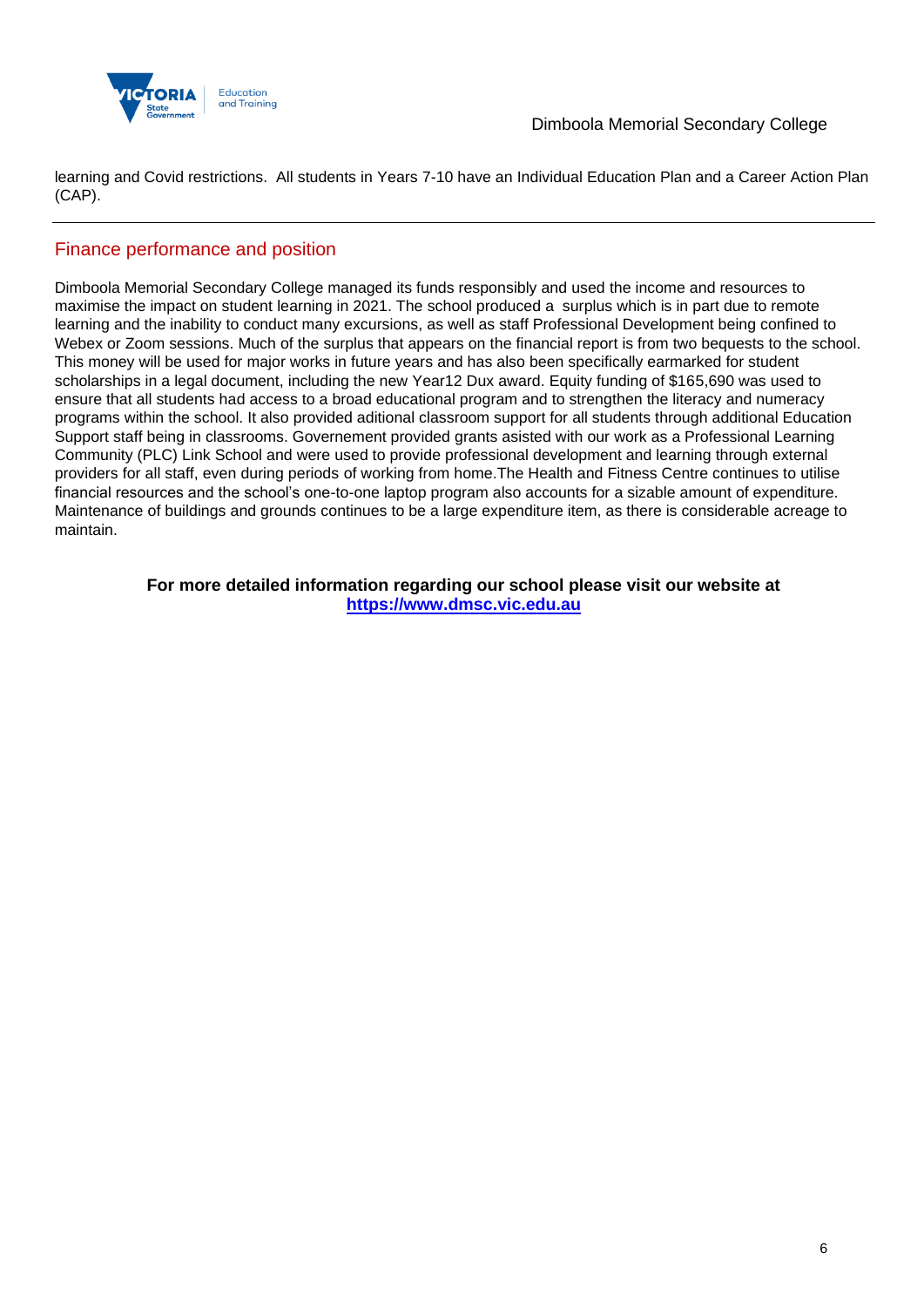

# **Performance Summary**

The Performance Summary for government schools provides an overview of how this school is contributing to the objectives of the Education State and how it compares to other Victorian government schools.

All schools work in partnership with their school community to improve outcomes for children and young people. Sharing this information with parents and the wider school community helps to support community engagement in student learning, a key priority of the Framework for Improving Student Outcomes.

Refer to the 'How to read the Annual Report' section for help on how to interpret this report.

## SCHOOL PROFILE

#### **Enrolment Profile**

A total of 143 students were enrolled at this school in 2021, 76 female and 67 male.

NDP percent of students had English as an additional language and 13 percent were Aboriginal or Torres Strait Islander.

#### **Overall Socio-Economic Profile**

The overall school's socio-economic profile is based on the school's Student Family Occupation and Education index (SFOE).

SFOE is a measure of socio-educational disadvantage of a school, based on educational and employment characteristics of the parents/carers of students enrolled at the school. Possible SFOE band values are: Low, Low-Medium, Medium and High. A 'Low' band represents a low level of socio-educational disadvantage, a 'High' band represents a high level of socio-educational disadvantage.

This school's SFOE band value is: Medium

#### **Parent Satisfaction Summary**

The percent endorsement by parents on their school satisfaction level, as reported in the annual Parent Opinion Survey.

Percent endorsement indicates the percent of positive responses (agree or strongly agree) from parents who responded to the survey.



#### **School Staff Survey**

The percent endorsement by staff on School Climate, as reported in the annual School Staff Survey.

Percent endorsement indicates the percent of positive responses (agree or strongly agree) from staff who responded to the survey. Data is suppressed for schools with three or less respondents to the survey for confidentiality reasons.

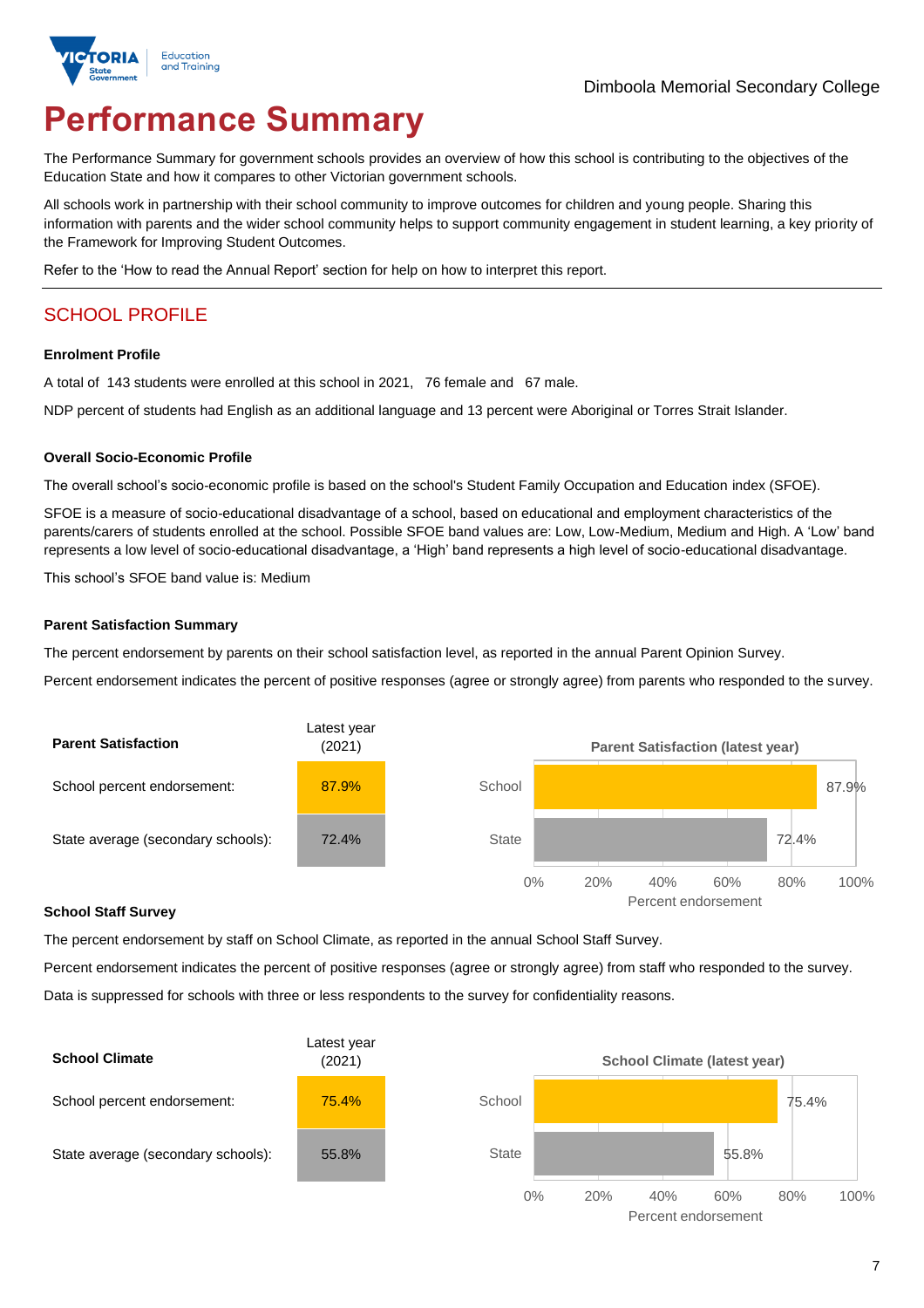

## ACHIEVEMENT

*Key: 'Similar Schools' are a group of Victorian government schools that are like this school, taking into account the school's socioeconomic background of students, the number of non-English speaking students and the size and location of the school.*

#### **Teacher Judgement of student achievement**

Percentage of students working at or above age expected standards in English and Mathematics.





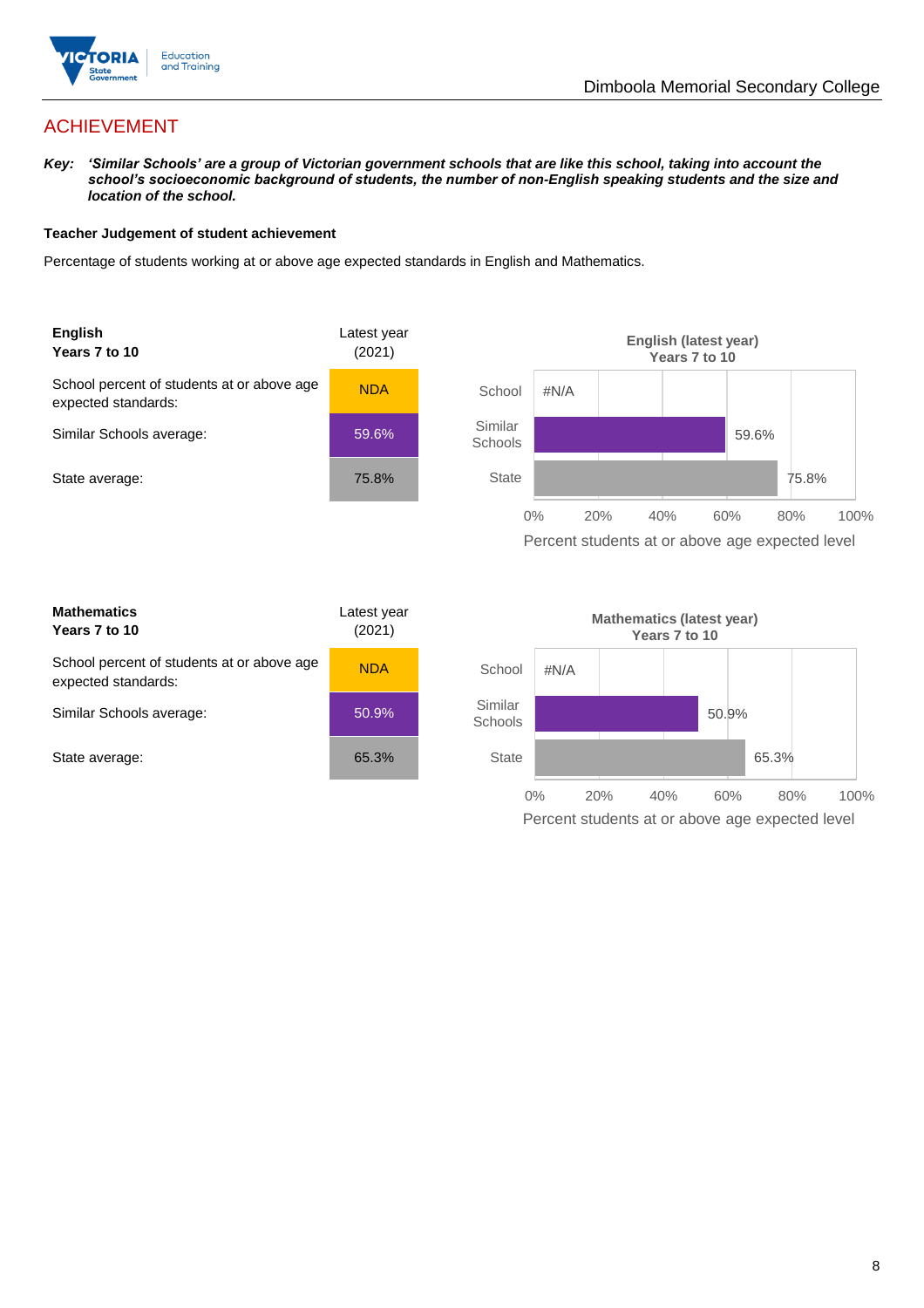

## ACHIEVEMENT (continued)

*Key: 'Similar Schools' are a group of Victorian government schools that are like this school, taking into account the school's socioeconomic background of students, the number of non-English speaking students and the size and location of the school.*

#### **NAPLAN**

Percentage of students in the top three bands of testing in NAPLAN.

Note: NAPLAN tests were not conducted in 2020, hence the 4-year average is the average of 2018, 2019 and 2021 data.

| Reading<br>Year <sub>7</sub>                      | Latest year<br>(2021) | 4-year<br>average | <b>NAPLAN Reading (latest year)</b><br>Year 7                                       |
|---------------------------------------------------|-----------------------|-------------------|-------------------------------------------------------------------------------------|
| School percent of students in<br>top three bands: | 57.9%                 | 46.2%             | School<br>57.9%                                                                     |
| Similar Schools average:                          | 46.9%                 | 46.8%             | Similar<br>46.9%<br>Schools                                                         |
| State average:                                    | 55.2%                 | 54.8%             | <b>State</b><br>55.2%                                                               |
|                                                   |                       |                   | $0\%$<br>20%<br>40%<br>60%<br>80%<br>100%<br>Percent of students in top three bands |
| <b>Reading</b><br>Year 9                          | Latest year<br>(2021) | 4-year<br>average | <b>NAPLAN Reading (latest year)</b><br>Year 9                                       |
| School percent of students in<br>top three bands: | 42.9%                 | 49.3%             | School<br>42.9%                                                                     |
| Similar Schools average:                          | 35.2%                 | 40.4%             | Similar<br>35.2%<br>Schools                                                         |
| State average:                                    | 43.9%                 | 45.9%             | <b>State</b><br>43.9%                                                               |
|                                                   |                       |                   | $0\%$<br>20%<br>80%<br>40%<br>60%<br>100%<br>Percent of students in top three bands |
|                                                   |                       |                   |                                                                                     |
| <b>Numeracy</b><br>Year 7                         | Latest year<br>(2021) | 4-year<br>average | <b>NAPLAN Numeracy (latest year)</b><br>Year <sub>7</sub>                           |
| School percent of students in<br>top three bands: | 63.2%                 | 52.3%             | School<br>63.2%                                                                     |
| Similar Schools average:                          | 49.9%                 | 51.1%             | Similar<br>49.9%<br>Schools                                                         |
| State average:                                    | 55.2%                 | 55.3%             | <b>State</b><br>55.2%                                                               |
|                                                   |                       |                   | $0\%$<br>20%<br>40%<br>60%<br>80%<br>100%<br>Percent of students in top three bands |
| <b>Numeracy</b><br>Year 9                         | Latest year<br>(2021) | 4-year<br>average | <b>NAPLAN Numeracy (latest year)</b><br>Year 9                                      |
| School percent of students in<br>top three bands: | 45.0%                 | 50.0%             | School<br>45.0%                                                                     |
| Similar Schools average:                          | 36.2%                 | 43.3%             | Similar<br>36.2%<br>Schools                                                         |
| State average:                                    | 45.0%                 | 46.8%             | <b>State</b><br>45.0%                                                               |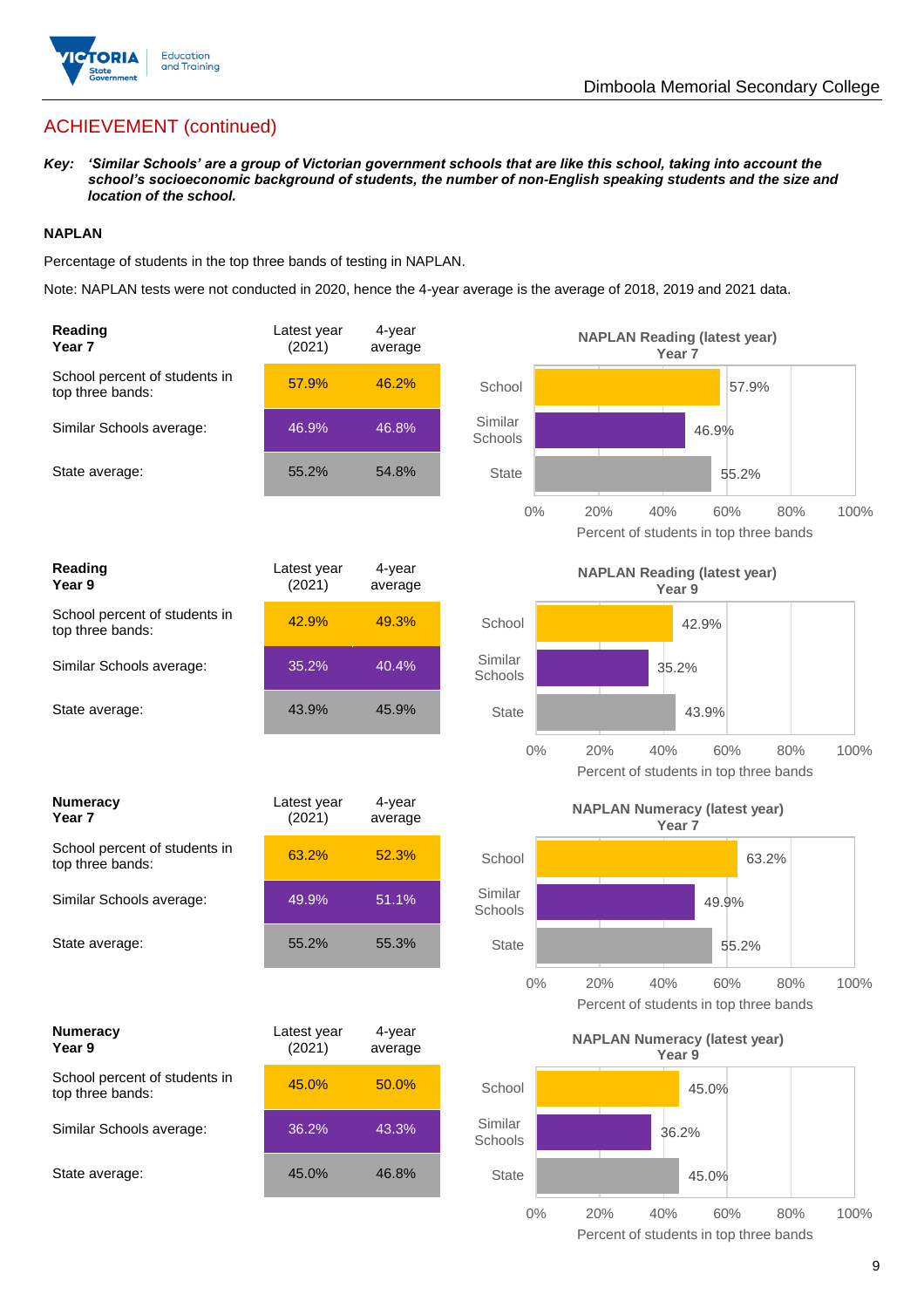

## ACHIEVEMENT (continued)

#### **NAPLAN Learning Gain**

NAPLAN learning gain is determined by comparing a student's current year result relative to the results of all 'similar' Victorian students (i.e., students in all sectors in the same year level who had the same score two years prior). If the current year result is in the top 25 percent, their gain level is categorised as 'High'; middle 50 percent is 'Medium'; bottom 25 percent is 'Low'.

#### **Learning Gain Year 5 (2019) to Year 7 (2021)**



#### **Learning Gain Year 7 (2019) to Year 9 (2021)**

| Spelling:<br>Grammar and<br>Punctuation:               | 28%<br>50%  | 56%<br>33%     | 17%<br>17%   | 24%<br>22%                        | Percent<br>40%<br>20%<br>$0\%$ | 22%               | 17%<br>Reading | 1%       | 17%<br>Numeracy    | 28%             | 22%<br>Writing | 28%<br>Spelling                           | 17% | က္က                        | 17%         |
|--------------------------------------------------------|-------------|----------------|--------------|-----------------------------------|--------------------------------|-------------------|----------------|----------|--------------------|-----------------|----------------|-------------------------------------------|-----|----------------------------|-------------|
| <b>Learning Gain</b><br>Year 7 (2019) to Year 9 (2021) |             |                |              |                                   |                                | <b>N</b> Low Gain |                |          | Medium Gain        |                 |                | <b>Z</b> High Gain                        |     | Grammar and                | Punctuation |
|                                                        | Low<br>Gain | Medium<br>Gain | High<br>Gain | High Gain<br>(Similar<br>Schools) | 100%                           |                   |                |          |                    | Year 7 - Year 9 |                | <b>NAPLAN Learning Gain (latest year)</b> |     |                            |             |
| Reading:                                               | 16%         | 63%            | 21%          | 18%                               |                                |                   |                |          |                    |                 |                |                                           |     |                            |             |
| Numeracy:                                              | 17%         | 61%            | 22%          | 20%                               | 80%                            |                   | 63%            | 61%      |                    | 63%             |                |                                           |     |                            |             |
| Writing:                                               | 26%         | 63%            | 11%          | 17%                               | Percent of students<br>60%     |                   |                |          |                    |                 |                | 37%                                       | 37% | 47%                        | 32%         |
| Spelling:                                              | 26%         | 37%            | 37%          | 21%                               | 40%                            | 16%               | 21%            | 17%      | 22%                | 26%             | 1%             | 26%                                       |     | 21%                        |             |
| Grammar and<br>Punctuation:                            | 21%         | 47%            | 32%          | 22%                               | 20%<br>$0\%$                   |                   |                |          |                    |                 |                |                                           |     |                            |             |
|                                                        |             |                |              |                                   |                                |                   | Reading        | Numeracy |                    | Writing         |                | Spelling                                  |     | Grammar and<br>Punctuation |             |
|                                                        |             |                |              |                                   |                                | <b>N</b> Low Gain |                |          | <b>Medium Gain</b> |                 |                | <b>D</b> High Gain                        |     |                            |             |

10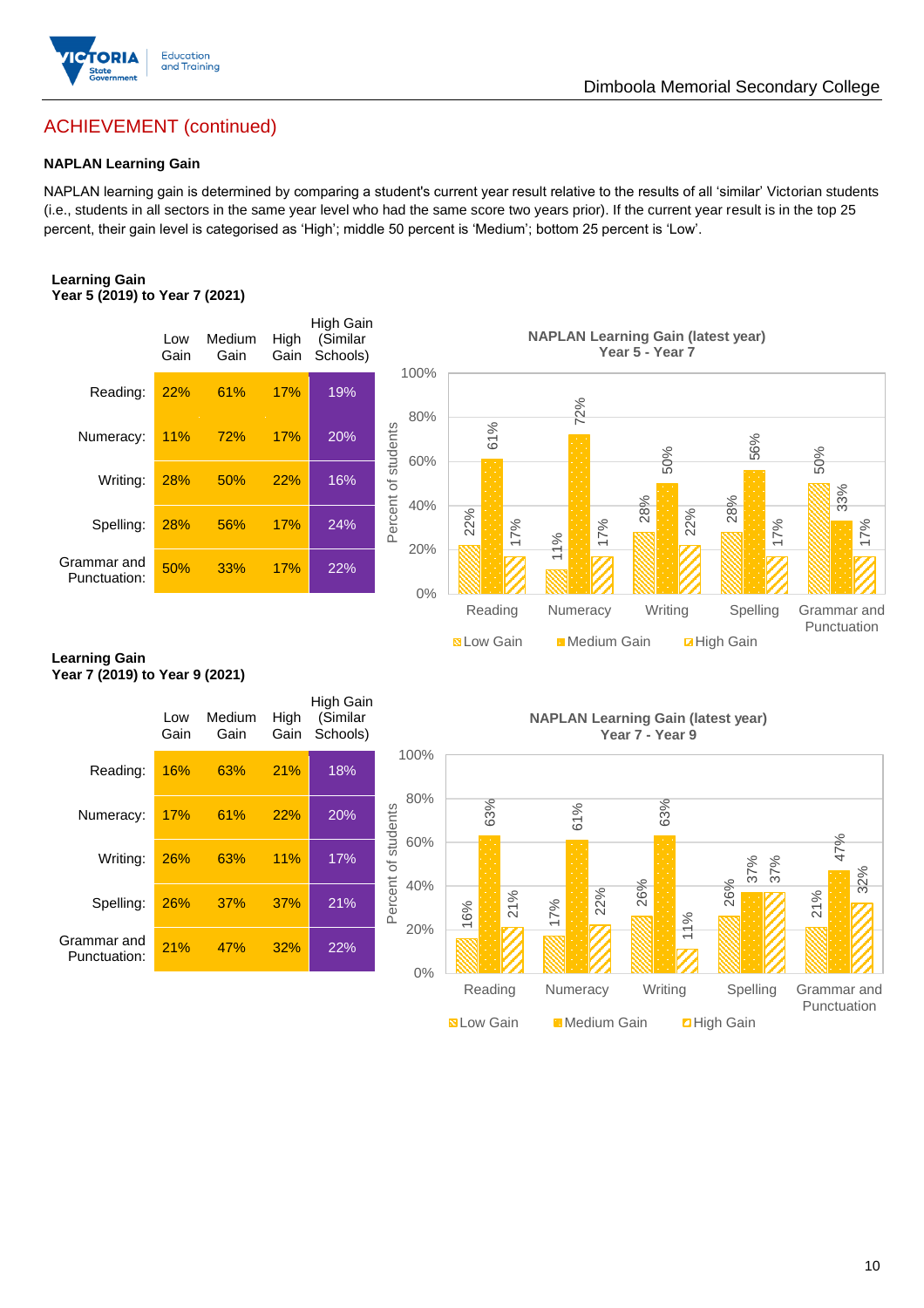

## ACHIEVEMENT (continued)

#### **Victorian Certificate of Education (VCE)**

Mean study score from all VCE subjects undertaken by students at this school. This includes all Unit 3 and 4 studies (including those completed in Year 11) and any VCE VET studies awarded a study score.

The maximum student study score is 50 and the state-wide mean (including government and non-government schools) is set at 30.



\* *Due to COVID-19, there may be some under-reporting of VET completed competencies from schools due to students still completing outstanding 2021 VET units in 2022.*

#### ENGAGEMENT

*Key: 'Similar Schools' are a group of Victorian government schools that are like this school, taking into account the school's socioeconomic background of students, the number of non-English speaking students and the size and location of the school.*

#### **Average Number of Student Absence Days**

Absence from school can impact on students' learning. Common reasons for non-attendance include illness and extended family holidays. Absence and attendance data in 2020 and 2021 may have been influenced by local COVID-19.



Average number of absence days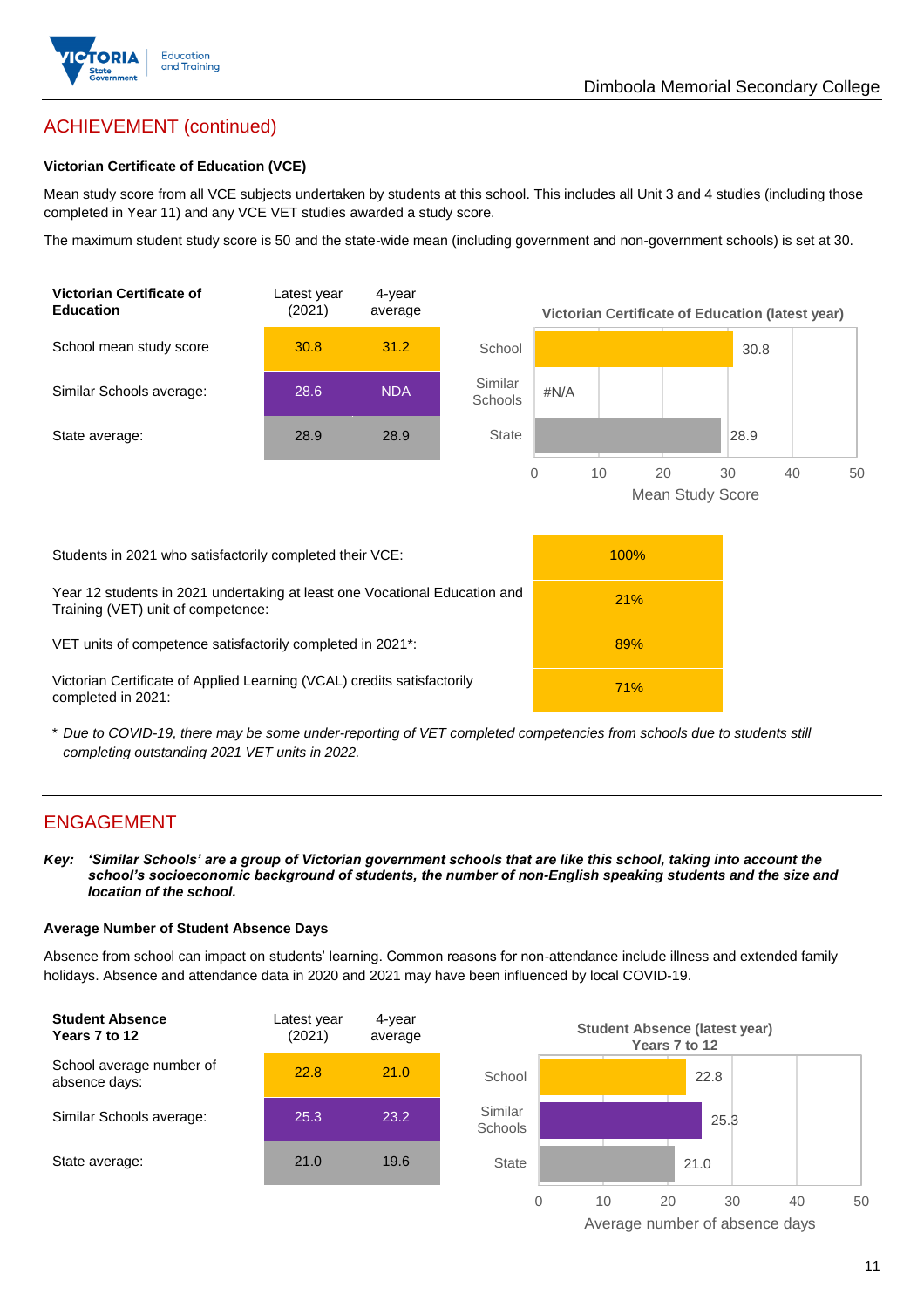

## ENGAGEMENT (continued)

#### **Attendance Rate (latest year)**

|                                             | Year 7 | Year 8 | Year 9 | Year 10 | Year 11 | Year 12 |
|---------------------------------------------|--------|--------|--------|---------|---------|---------|
| Attendance Rate by year level<br>$(2021)$ : | 89%    | 88%    | 88%    | 88%     | 89%     | 91%     |

#### **Student Retention**

Percentage of Year 7 students who remain at the school through to Year 10.



#### **Students exiting to further studies or full-time employment**

Percentage of students from Years 10 to 12 going on to further studies or full-time employment.

Note: This measure refers to data from the year when students exited the school. Data excludes destinations recorded as 'Unknown'.



Percent of students with positive destinations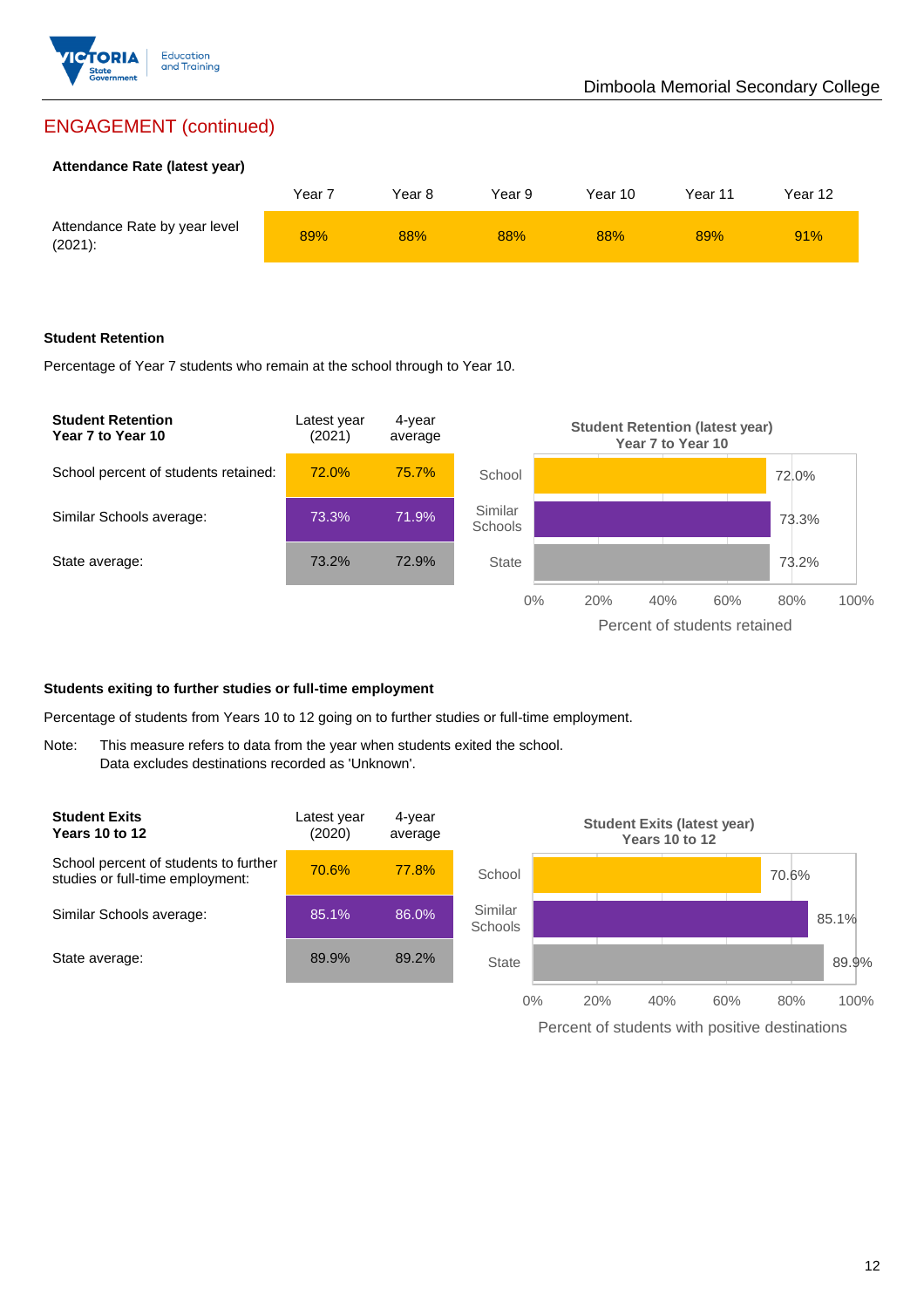

## **WELLBEING**

*Key: 'Similar Schools' are a group of Victorian government schools that are like this school, taking into account the school's socioeconomic background of students, the number of non-English speaking students and the size and location of the school.*

#### **Student Attitudes to School – Sense of Connectedness**

The percent endorsement on Sense of Connectedness factor, as reported in the Attitudes to School Survey completed annually by Victorian government school students, indicates the percent of positive responses (agree or strongly agree).



*Due to lower participation rates, differences in the timing of the survey/length of survey period and the general impact of Covid19 across 2020 and 2021, data are often not comparable with previous years or within similar school groups. Care should be taken when interpreting these results.*



#### **Student Attitudes to School – Management of Bullying**

The percent endorsement on Management of Bullying factor, as reported in the Attitudes to School Survey completed annually by Victorian government school students, indicates the percent of positive responses (agree or strongly agree).

| <b>Management of Bullying</b><br>Years 7 to 12 | Latest year<br>(2021) | 4-year<br>average |  |
|------------------------------------------------|-----------------------|-------------------|--|
| School percent endorsement:                    | 71.2%                 | 75.1%             |  |
| Similar Schools average:                       | 56.4%                 | 58.9%             |  |
| State average:                                 | 53.3%                 | 56.8%             |  |

*Due to lower participation rates, differences in the timing of the survey/length of survey period and the general impact of Covid19 across 2020 and 2021, data are often not comparable with previous years or within similar school groups. Care should be taken when interpreting these results.*

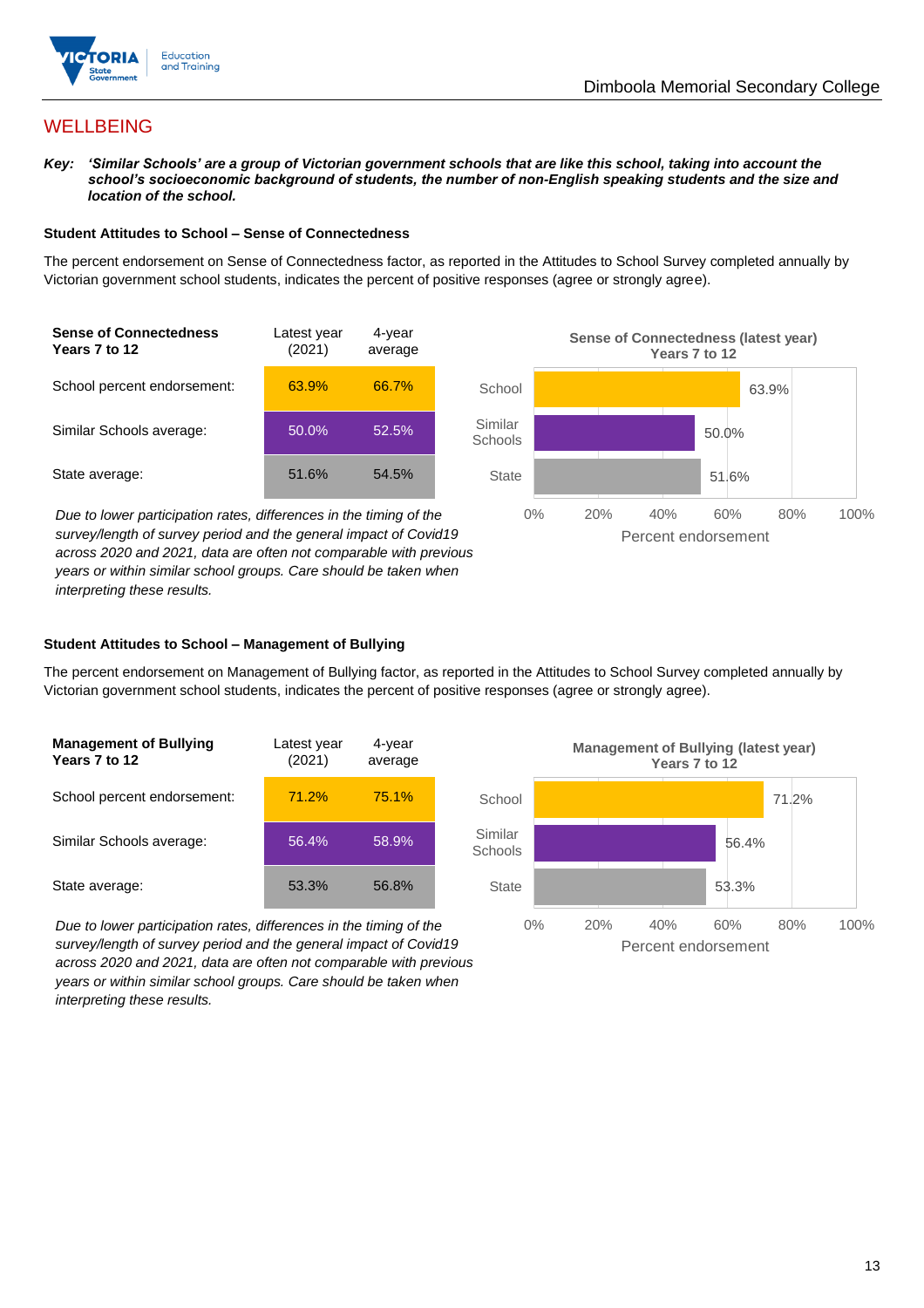

# **Financial Performance and Position**

FINANCIAL PERFORMANCE - OPERATING STATEMENT SUMMARY FOR THE YEAR ENDING 31 DECEMBER, 2021

| <b>Revenue</b>                  | <b>Actual</b> |
|---------------------------------|---------------|
| <b>Student Resource Package</b> | \$2,914,484   |
| Government Provided DET Grants  | \$817,898     |
| Government Grants Commonwealth  | \$0           |
| Government Grants State         | \$10,092      |
| <b>Revenue Other</b>            | \$25,649      |
| <b>Locally Raised Funds</b>     | \$182,712     |
| <b>Capital Grants</b>           | \$0           |
| <b>Total Operating Revenue</b>  | \$3,950,836   |

| Equity $1$                                          | <b>Actual</b> |
|-----------------------------------------------------|---------------|
| Equity (Social Disadvantage)                        | \$158,143     |
| Equity (Catch Up)                                   | \$7,547       |
| <b>Transition Funding</b>                           | \$0           |
| Equity (Social Disadvantage - Extraordinary Growth) | \$0           |
| <b>Equity Total</b>                                 | \$165,690     |

| <b>Expenditure</b>                    | <b>Actual</b> |
|---------------------------------------|---------------|
| Student Resource Package <sup>2</sup> | \$2,729,790   |
| Adjustments                           | \$0           |
| <b>Books &amp; Publications</b>       | \$0           |
| Camps/Excursions/Activities           | \$33,107      |
| <b>Communication Costs</b>            | \$7,565       |
| Consumables                           | \$104,701     |
| Miscellaneous Expense <sup>3</sup>    | \$43,209      |
| <b>Professional Development</b>       | \$15,621      |
| Equipment/Maintenance/Hire            | \$120,518     |
| <b>Property Services</b>              | \$135,225     |
| Salaries & Allowances <sup>4</sup>    | \$42,474      |
| <b>Support Services</b>               | \$49,879      |
| Trading & Fundraising                 | \$54,563      |
| Motor Vehicle Expenses                | \$12,717      |
| Travel & Subsistence                  | \$0           |
| <b>Utilities</b>                      | \$34,949      |
| <b>Total Operating Expenditure</b>    | \$3,384,316   |
| <b>Net Operating Surplus/-Deficit</b> | \$566,520     |
| <b>Asset Acquisitions</b>             | \$22,410      |

(1) The equity funding reported above is a subset of the overall revenue reported by the school.

(2) Student Resource Package Expenditure figures are as of 10 Mar 2022 and are subject to change during the reconciliation process.

(3) Miscellaneous Expenses include bank charges, administration expenses, insurance and taxation charges.

(4) Salaries and Allowances refers to school-level payroll.